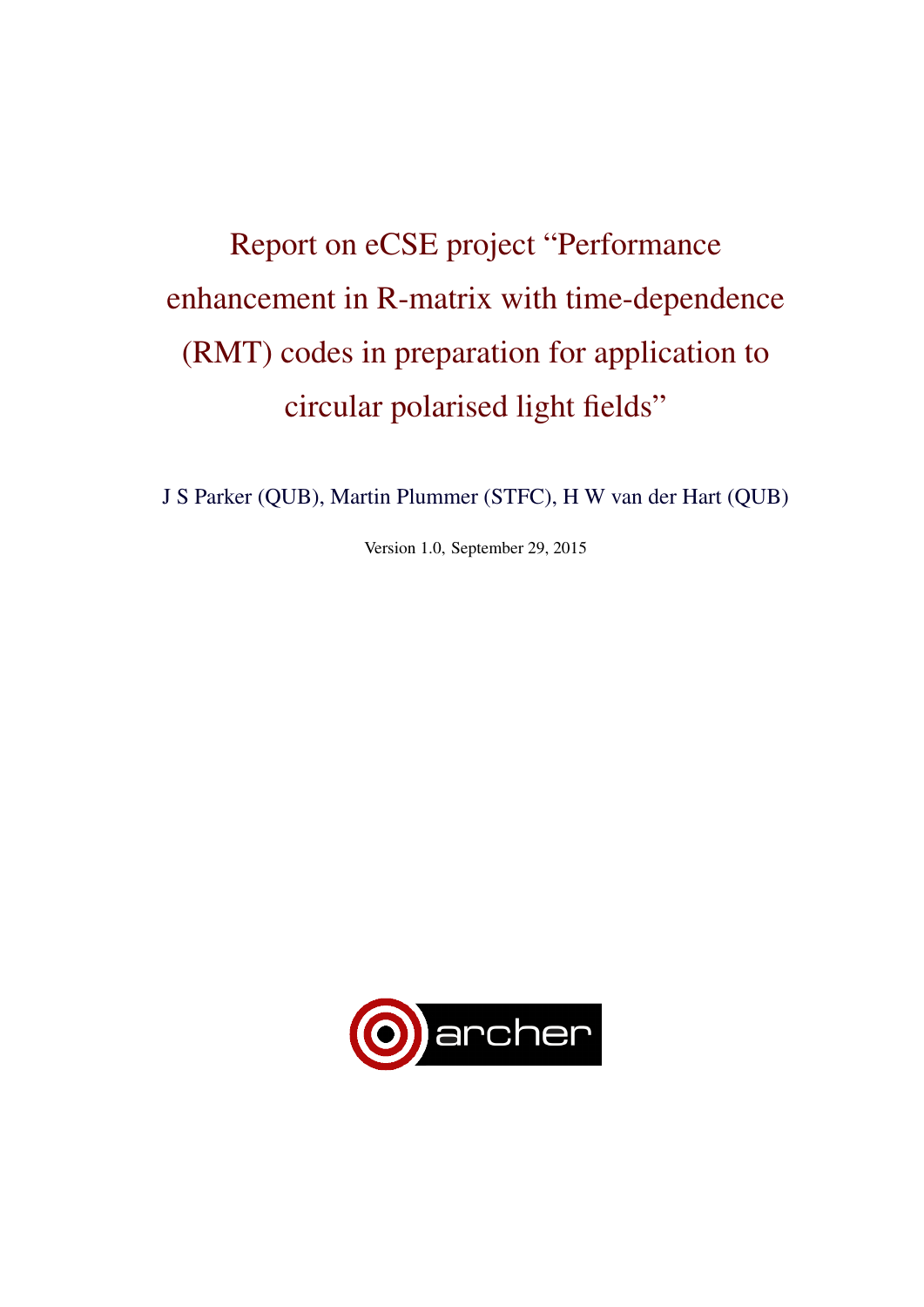#### Abstract

We describe the results of a rewrite of the inner-region communication algorithms of the RMT code, and the development of a new load balancing algorithm. The new design yielded a speed-up of  $500\%$  in the test programs,  $300\%$  in certain production runs, and reduced the amount of RAM used during initialisation by one or more orders of magnitude. The improved performance will enable treatment of multi-electron atom-laser interactions in laser radiation with arbitrary polarisation, and has demonstrated immediate benefits in studies of harmonic generation in singly-ionized Neon and attosecond transient absorption spectroscopy of neon.

### 1. Introduction

The R-matrix with time dependence (RMT) method is a new ab-initio method for solving the time-dependent Schroedinger Equation (TDSE) for multi-electron atomic and molecular systems in intense short laser pulses. Although several other time-dependent R-Matrix methods have been introduced in recent years, RMT has demonstrated significant improvements in efficiency and accuracy, primarily because the finite-difference (FD) techniques used to model the few-electron wavefunction far from the atomic core allow highly accurate and efficient explicit Arnoldi propagators to be used. The RMT [\[2,](#page-10-0) [5\]](#page-10-0) codes adopt the standard R-matrix approach of separating the problem into an innerregion problem and an outer-region problem in configuration space. RMT merges an Outer Region FD model with a B-Spline R-Matrix basis set [\[6\]](#page-10-0) for the multi-electron Inner Region, using initial data from the field-free R-matrix codes [\[1,](#page-10-0) [4\]](#page-10-0). The difficult problem of merging a basis set model with a spatially adjacent FD model while maintaining the unitarity of the time-propagator has been a long-standing barrier to progress in this field. RMT is based on the solution to this problem, first published in 2008 by Nikolopoulos, Parker and Taylor [\[3\]](#page-10-0). We have now shown that this method is both computationally stable and highly efficient.

The Fortran-95-based RMT codes have been developed for a wide range of platforms, including HECToR, ARCHER, and a local cluster at QUB. Early applications of the RMT codes were carried out for small-scale calculations (2 residual-ion states for Ne,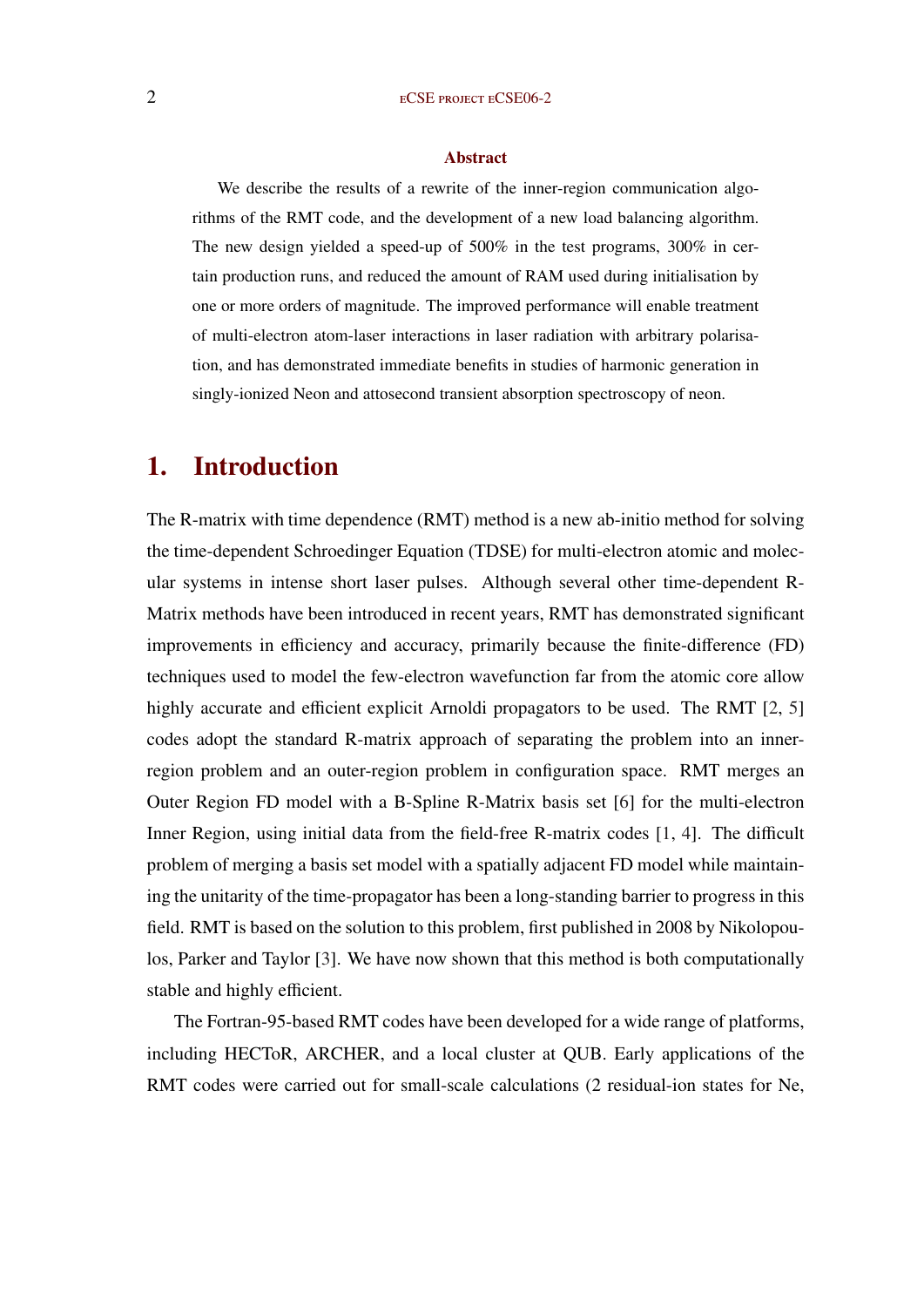and a single residual-ion state for He). In the last two years, however, we have started to apply the codes to large-scale problems. These studies include the influence of atomic structure on IR-assisted photoionization in Ne+, and double ionization processes in He. These calculations require extensive configuration-interaction (CI) descriptions within each angular momentum. In typical problems, these CI expansions increase by 1 (Ne<sup>+</sup>) or 2 (He) orders of magnitude.

As noted, the RMT codes adopt the standard R-matrix approach of separating the problem into an inner-region problem and an outer-region problem in configuration space. In the outer-region, the time-dependent wave function is described on a multi-channel radial grid and is parallelised efficiently with MPI over grids with many 100s of channels. In the inner region, the wavefunction is described in terms of the CI expansion within each symmetry component.

In this report we discuss the rewrite of the RMT inner-region algorithms. The new code uses less RAM, and allows us to use Hamiltonians that are an order of magnitude larger. In Phase 1 of the project a new load balancing procedure was developed for assigning cores to the inner region matrix-vector multiplications, which turned out to be essential in the new class of physical problems this project was designed to address. The new procedure produces a factor of 5 speed-up of the inner-region numerical integration, and consequently a 5-fold speed-up of the global integration. In phases 2 and 3, we optimized the initial inner-region communication algorithms. The original RMT code used a single MPI master task to read a Hamiltonian block matrix from the hard drive, and then distribute portions of it to other inner-region cores. The larger Hamiltonians addressed by the new RMT code are potentially 5 gigabytes (or more) in size, making this approach unfeasible. The new code simply reads the blocks incrementally, distributes the data in small blocks, and repeats until end-of-file is reached.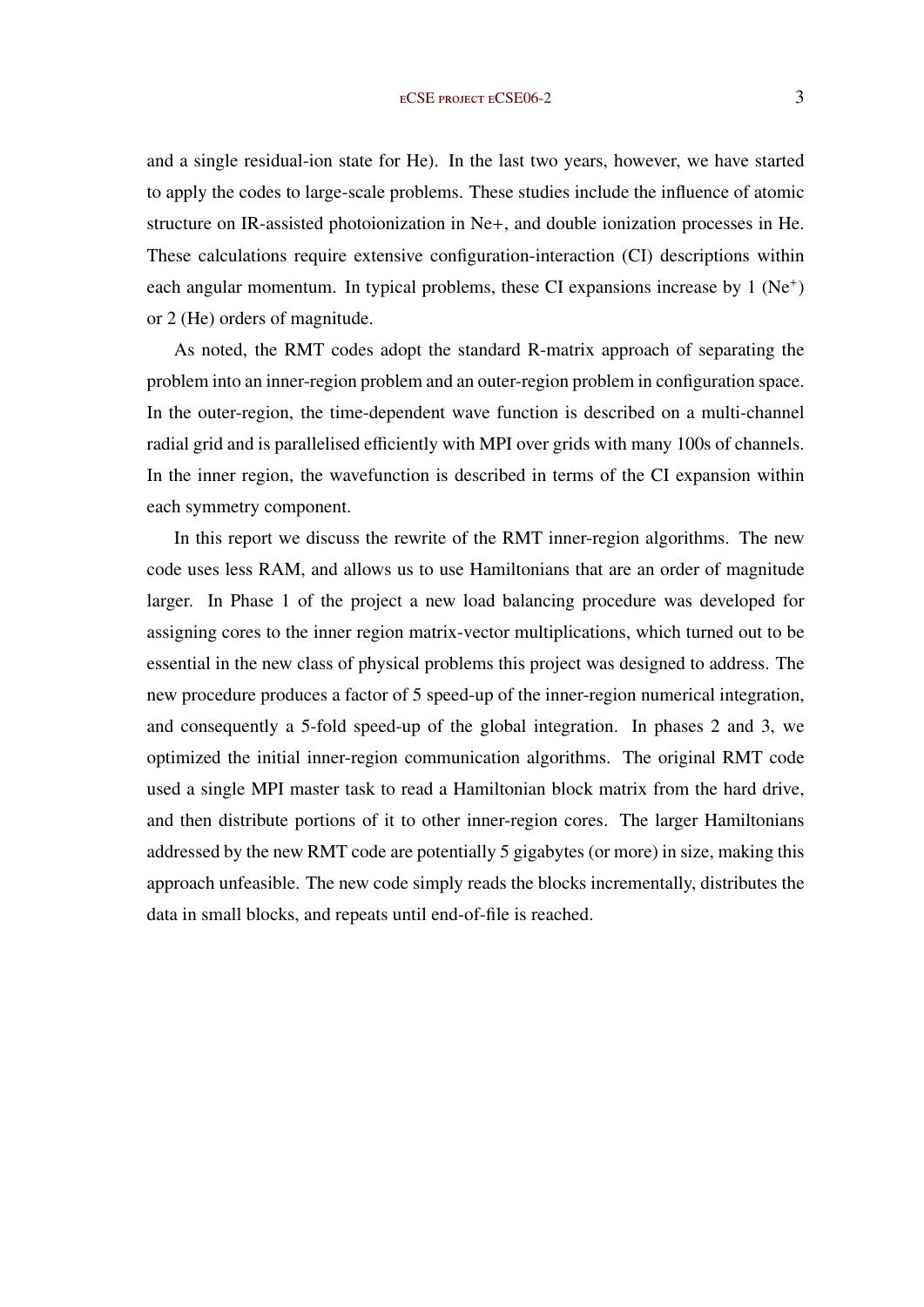## 2. Phase 1: Load balancing in inner region matrix-vector algorithms

As an example problem, we have integrated the Schroedinger equation for singly-ionized Neon in intense near-UV (390 nm) radiation. In the RMT approach, the integration is performed by radically different numerical methods in the inner- and outer-regions of configuration space, as described above. Finite-difference methods are used to integrate the equation at distances far from the atom (the outer-region). In the inner region, an R-Matrix basis set represents the atom. This basis set decomposition gives rise to large dense Hamiltonian matrices, with different Hamiltonian matrices for each of the 23 symmetries in the inner-region decomposition. Large-scale matrix-vector multiplications are used to integrate the Schroedinger equation in this region.

The outermost parallelization layer in the inner-region RMT codes is to assign a separate set of MPI tasks to each symmetry. Each symmetry is associated with several matrixvector multiplications. This computation is performed with anywhere from one to 15 cores per symmetry. Each symmetry communicates with neighboring symmetries, which ultimately hampers parallelization. Since each symmetry has a different CI expansion length, the problem here is to find the right number of cores to allocate to each symmetry in order to maximise performance, and to rewrite the code in order to perform the new allocation.

The workload of each symmetry is to a good approximation just the product of rows and columns in the matrix multiplication, (which is proportional to the number of floating point operations performed). The workload is expressed as a function, and the code attempts to allocate a number of cores to each symmetry in proportion to its workload. The workload function, *W*(*i*), for symmetry *i* is:

$$
W(i) = [\text{Rows}(i-1) * \text{Columns}(i) + \text{Rows}(i+1) * \text{Columns}(i)]^p,
$$

where  $p$  is an arbitrary parameter. The parameter  $p$ , is introduced to address the fact that communications overhead makes the  $p = 1$  version of  $W(i)$  sub-optimal. The optimal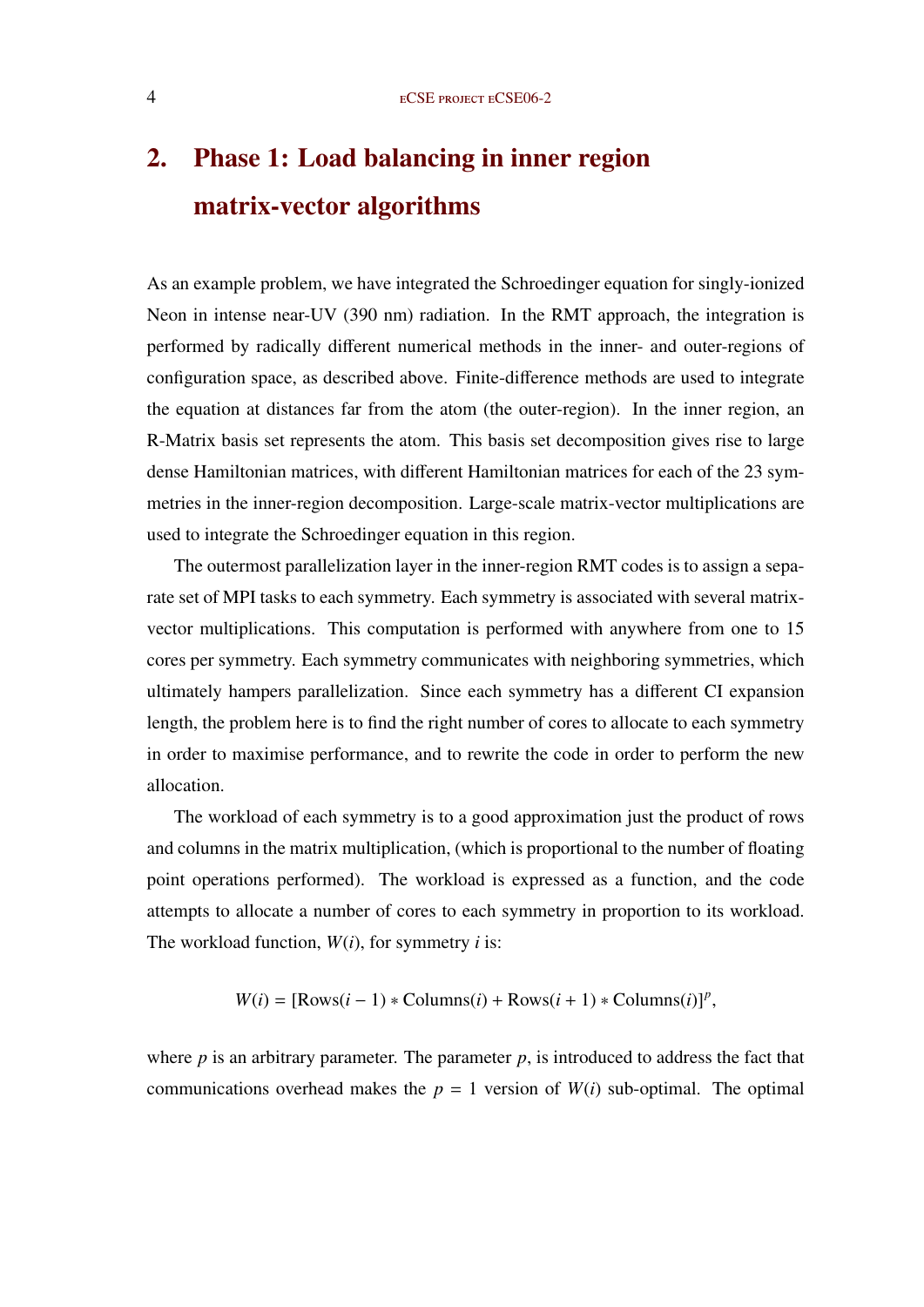value of  $p$  turned out to be about 0.9. Values of  $p$  near 0 would imply that the work performed per symmetry is uniform. In this limit,  $(p = 0)$ , allocation of cores would revert to the original strategy of assigning a constant number of cores to each symmetry. A minimum of 1 core is allocated per symmetry.



Figure 1: Distribution of cores over the different symmetries using the new workload function for the Ne+ test case. The lowest symmetry ids tend to need significantly more resources than the higher symmetry ids.

Figure 1 shows the distribution of cores generated by the new allocation rules. The old allocation rules resulted in a nearly uniform distribution of cores among the symmetries. In other words  $23 \times N$  cores would be allocated in such a way that each symmetry would be assigned exactly *N* cores. Figure 1 shows that the new rules guarantee at least one core per symmetry, but favour the larger workloads in symmetries 2 through 6 according the formula described above. The CI expansion length in symmetries 3 and 4 is about a factor 6 larger than the expansion length in symmetries with  $id > 15$ .

Figure [2](#page-5-0) above shows the speed-up obtained by the new strategy. An improvement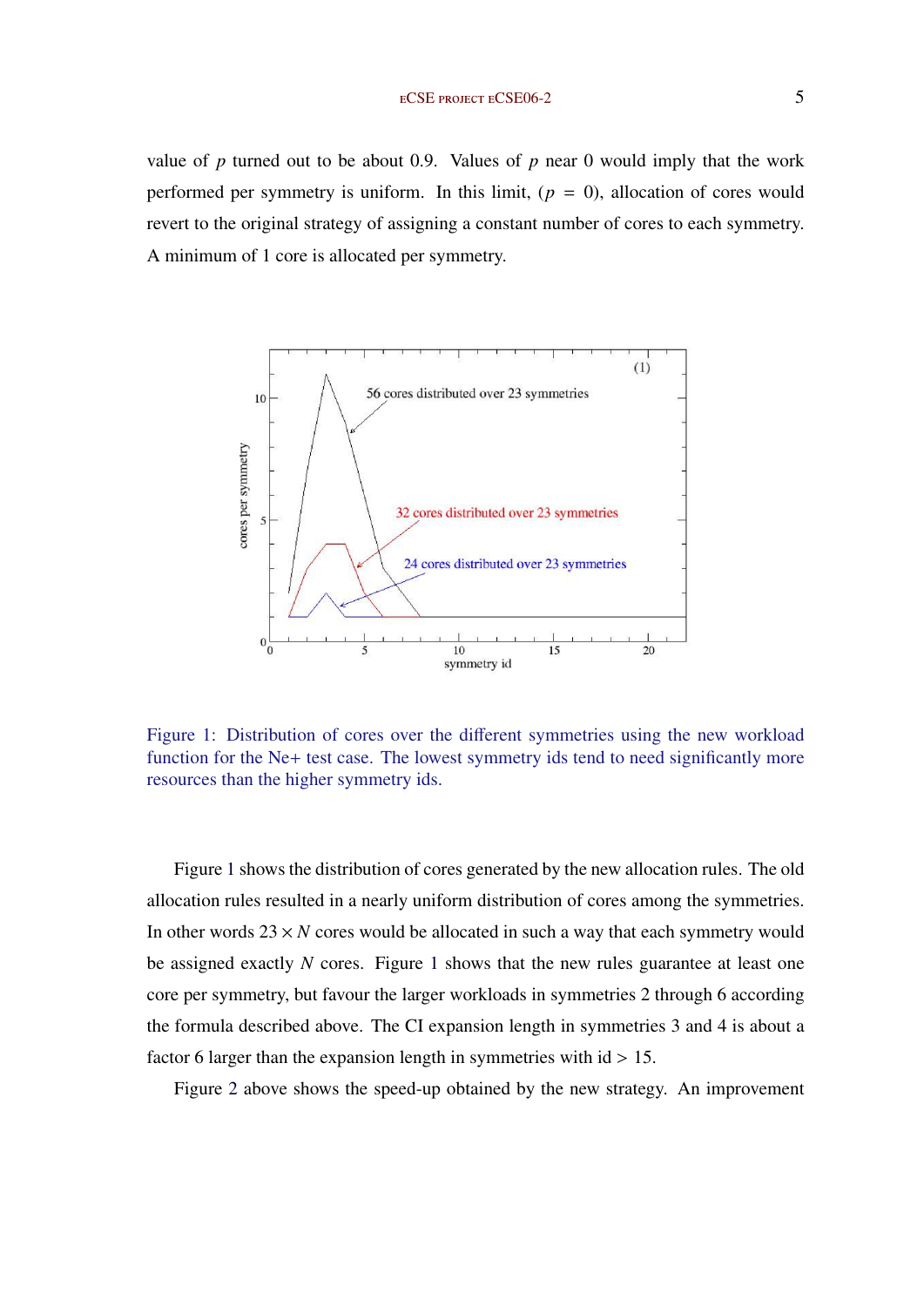<span id="page-5-0"></span>

Figure 2: Iteration time as a function of total number of cores assigned to the inner region using a uniform allocation (black line with circles) and using the work-balanced allocation (red line with squares) for a small Ne+ test case.

by a factor of 5 is observed when 56 cores are used by the inner region integration. Beyond 56 cores, little improvement is obtained, because communication overhead starts to dominate. The old strategy shows gradual improvement as more cores are added, but even the use of 138 cores produces an executable that runs at half the speed of the new version with 56 cores.

Figure [3](#page-6-0) shows the speed-up obtained during production runs of a heavily used RMT integration on ARCHER. In this case only 10 symmetries are used, which presents the load optimizer with fewer opportunities for optimization. Nevertheless the speed-up at 480 cores is a factor of 3. Any additional symmetry to be added would add relatively little work to the overall work required. Such additions would add significantly to the iteration time for a uniform allocation, but much less to the iteration time for a work-balanced core allocation.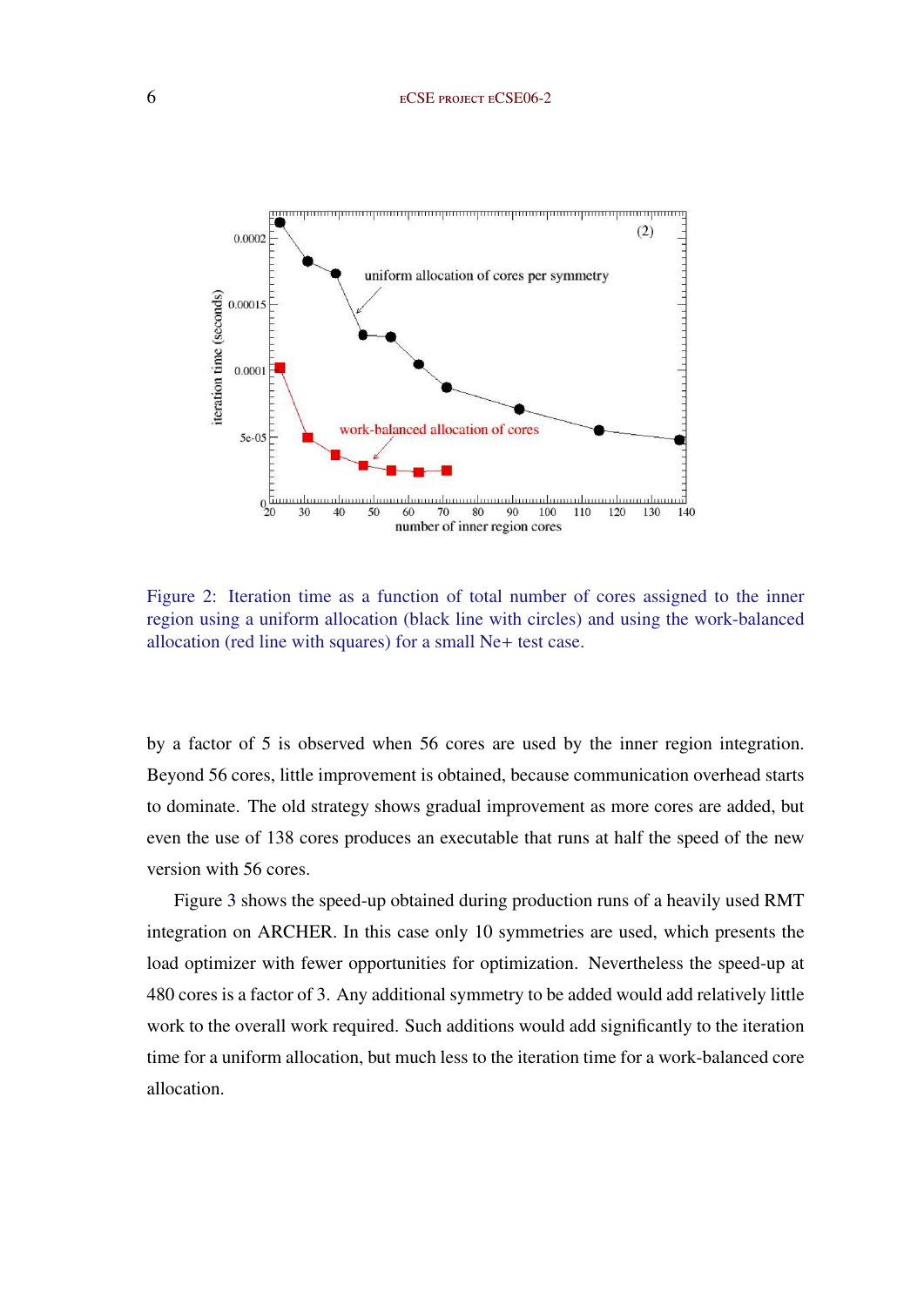<span id="page-6-0"></span>

Figure 3: Iteration time as a function of total number of cores assigned to the inner region using a uniform allocation (black line with circles) and using the work-balanced allocation (red line with squares) for a large Ne+ test case using a reduced number of symmetries.

## 3. Phases 2 and 3: redesign of the communication during the initialization

Phases 2 and 3 of the project were a redesign of the initialization process for the Hamiltonian matrices used by the inner region R-Matrix integration (Phase 2), with subsequent parallelization of the read-in of bulk input data comprising field-free Hamiltonian eigenvalues and radial basis boundary values, dense dipole blocks and detailed channel data (Phase 3). The immediate goal of the redesign is to enable efficient set-up of the calculations of IR-assisted photoionization and double ionization.

The size of the off-diagonal blocks of the Hamiltonian in these calculations can increase by two to four orders of magnitude (from  $\lt$  200 to  $\lt$  20000 in both dimensions),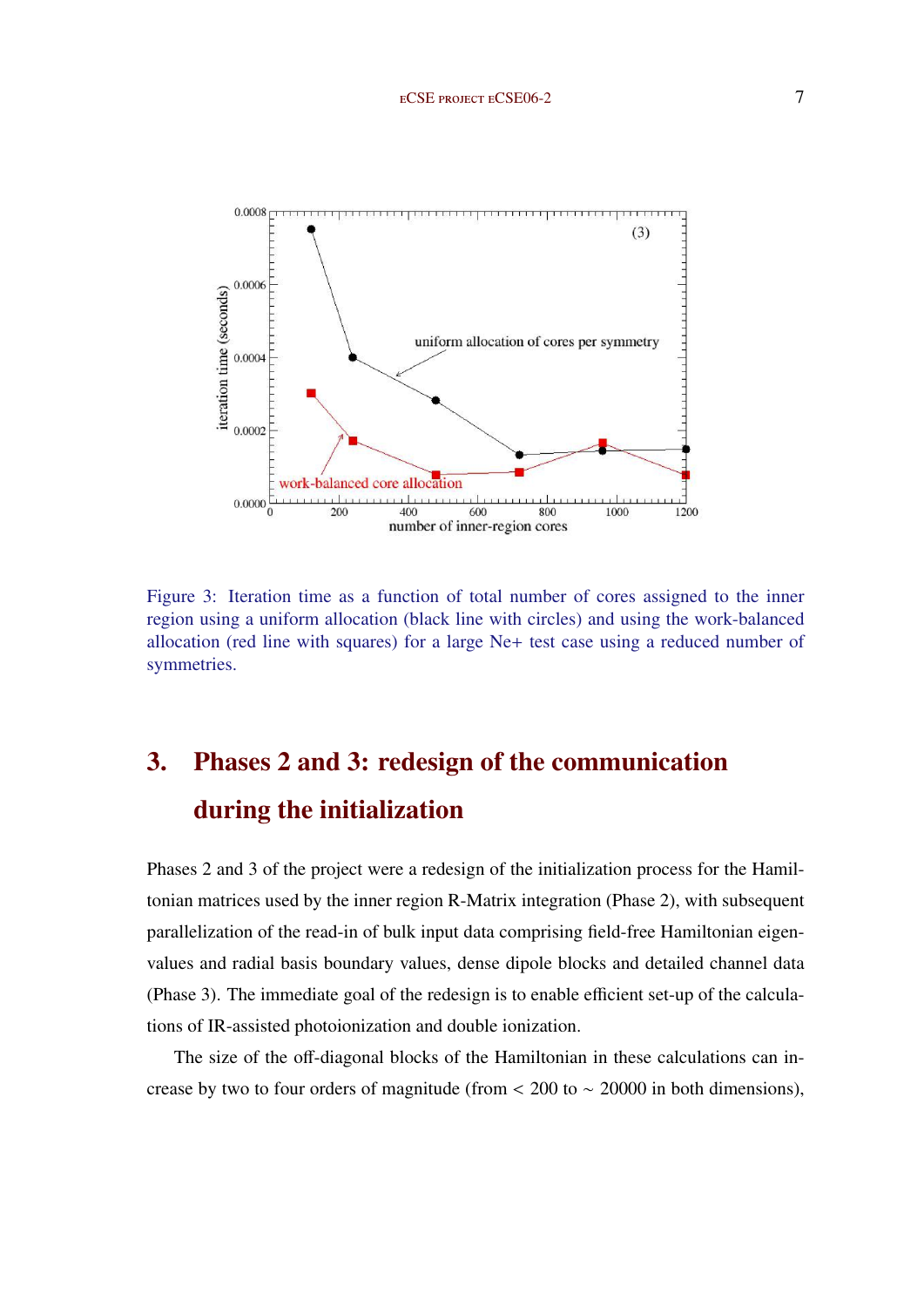#### 8 ECSE PROJECT ECSE06-2

and the previous procedure need to be revised so that off-diagonal blocks of these sizes are handled efficiently. The second, longer term, goal of the redesign is to produce a code capable of treating complex atoms in fields with arbitrary polarization. When the field is linearly polarized, rotational symmetry enables a large reduction in complexity and memory usage compared to arbitrary polarizations. With elliptically polarized fields we lose that symmetry, and the RMT data structures in general grow by one to two orders of magnitude in size. In practical terms, we have to integrate the multi-electron Schroedinger equation in higher dimensionality.

To appreciate the scale of the problem, let us consider a typical IR-assisted photoionization problem. In these problems the range of symmetry blocks (angular momenta) treated may be relatively small (0 to 10 for example), but the off-diagonal blocks are typically 2 Gigabytes or greater. Altogether the Hamiltonian in this case would be over 40 gigabytes, and by necessity, would be held in RAM. A typical inner region of the RMT calculation in this case would distribute the problem over thousands of cores. Once the distribution is complete, the Hamiltonian occupies an insignificant amount of RAM per core. The original design of RMT would have read the entire 40 Gigabyte Hamiltonian into a single core, and then distribute parts of it to thousands of inner region cores. In the early versions of RMT, this was the natural approach, since additional numerical processing was required to turn the input data into a Hamiltonian, and the master processor was the only core that had access to additional data files and data structures to perform this processing. Unfortunately, at 40 gigabytes this approach would fail on most machines due to limits on the amount memory available to the master core.

In the case of arbitrary polarization, an additional problem arises. The number of symmetry blocks (angular momenta) increases by one to two orders of magnitude. At present the maximum number of symmetry blocks in the Hamiltonian scales linearly with the maximum angular momentum  $L: 2 \times (L + 1)$ . For elliptical polarization the scaling is quadratic:  $2 \times (L + 1) \times (L + 1)$ . For  $L = 19$ , this means an increase from 40 to 800 symmetry blocks. Based on experience with current photoionization calculations, this would require inner region core counts of the order 16,000. More importantly, the Hamiltonian size would increase by two to three orders of magnitude. As a consequence,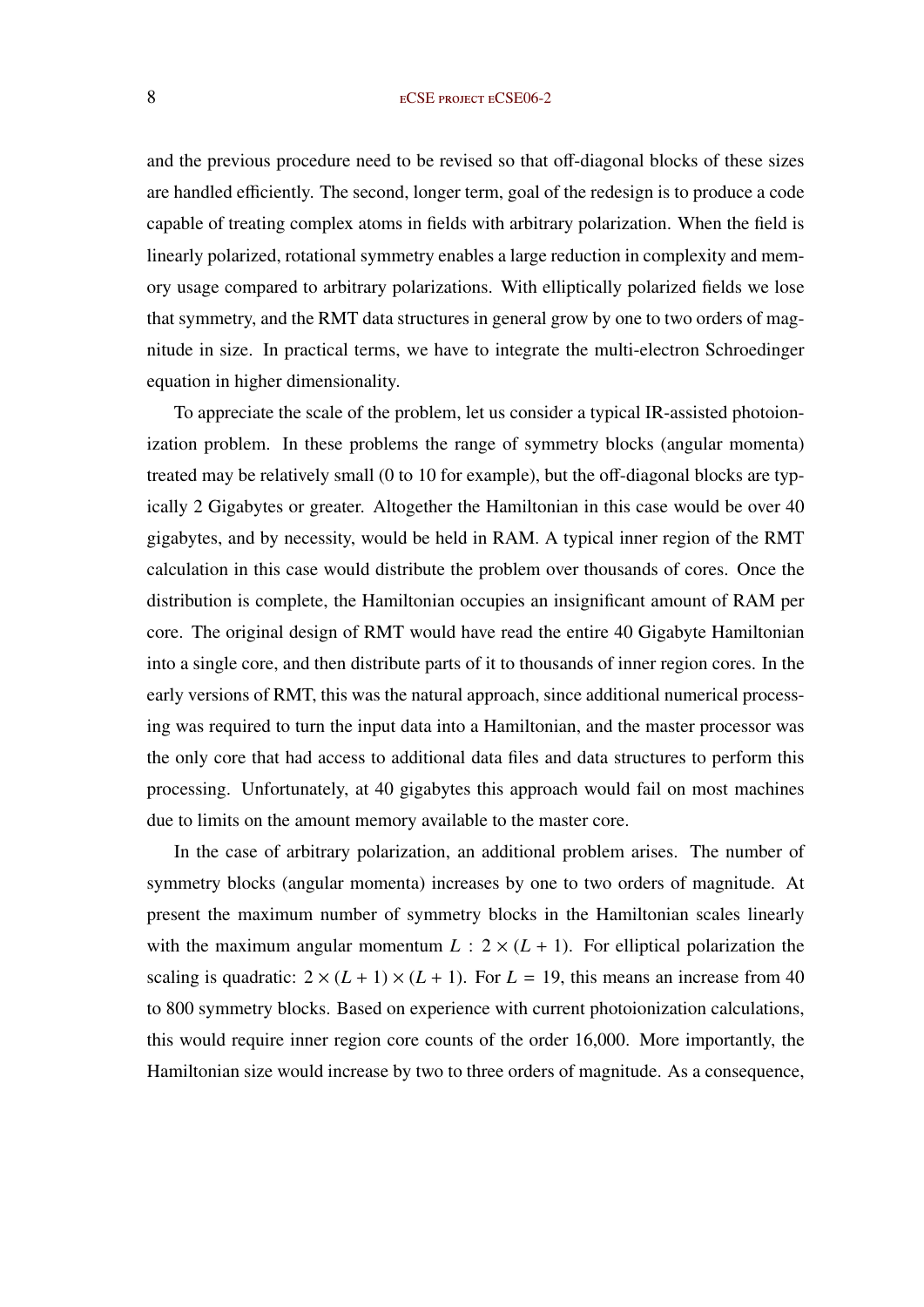the amount of data that would need to be transferred by the master processor would become unmanageable.

We solve both of the problems described above by parallelising the initial input and post-input processing of the Hamiltonian. The off-diagonal blocks of the Hamiltonian matrix are contained in a single multi-gigabyte file 'd', which is created by R-Matrix software [\[1,](#page-10-0) [4\]](#page-10-0) written independently of RMT, and which we have not modified as part of this project. Reading in various parts of the 'd' file in parallel by thousands of inner region cores required an excessively complex design, and did not appear to be the most efficient or reliable approach. The problem was therefore solved in several stages. Initially, the data and data structures containing parameters necessary for post-input processing are distributed to all of the inner region cores. The inner region master core then reads the 'd' file incrementally from the file system in sub-gigabyte segments, and writes sub-gigabyte data blocks back to the file system. The inner region cores then read the smaller blocks in parallel, and complete the processing in parallel to create the local Hamiltonians. The first time the program is run it detects the absence of the smaller data blocks, and the inner region master core is told to create them and save to disk. During each subsequent run of the program, the smaller data blocks are detected on disk, a signature file is checked to verify that they were created from the original 'd' file, and then all input and computation is performed in parallel.

This option allows compatibility with the original data file structure. However, modification of the field-free R-matrix codes [\[1,](#page-10-0) [4\]](#page-10-0) is now planned as part of general suite development to provide the smaller files directly to RMT if preferred.

The simplest solution also proved to be the most portable. One of the goals was portability between the Cray massively parallel processors, and workstation clusters. To perform the parallel reads mpi file read all, mpi file write all were investigated, but provided no performance improvements. Standard Fortran I/O was judged more likely to be portable. The mpi\_file\_read\_all, for example, behaved unpredictably during tests on the filesystem used in the workstation clusters. Each MPI task is an operating system process, and only one READ per task is attempted, so parallel READs of the files are correctly performed by the operating system. Tests verify that the program runs reliably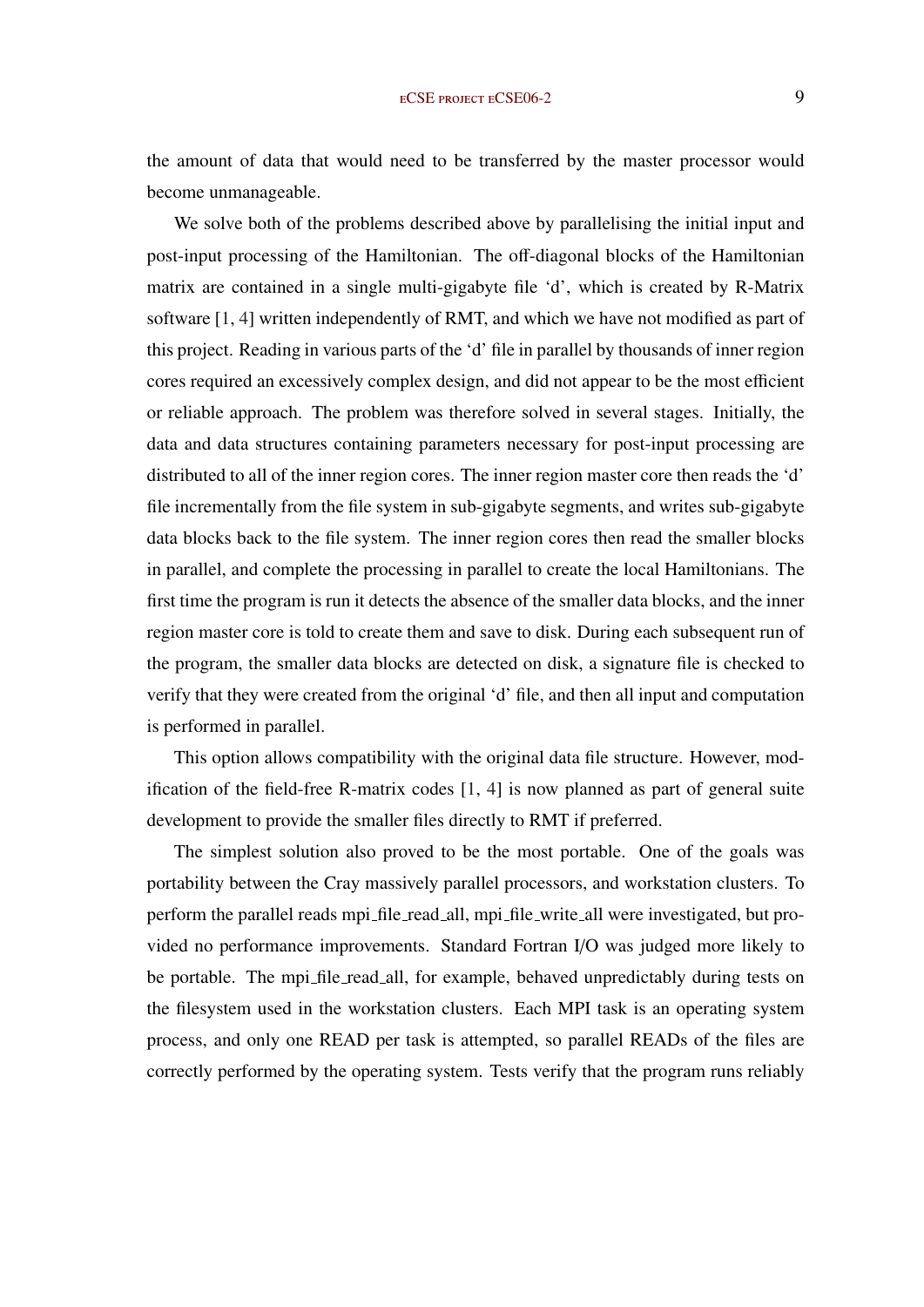and produces identical results on both the Cray, and on the local workstation clusters.

In the class of problems we propose to address, in addition to the off-diagonal blocks of the Hamiltonian matrix, we also had to consider parallel read-in of the channel function information needed to connect the inner and outer regions in the RMT method. This information is contained within the 'Splinewaves' data file. Although it concerns only the diagonal part of the Hamiltonian, it still easily reaches multi-gigabyte sizes in typical problems. The code to read in and distribute the data within this file was redesigned using the same methods described above. The program now reads the file in small increments, distributes the increments to the master processors of each of the symmetry blocks, and reuses the allocated memory. The memory is reclaimed when the process is complete. Only the master cores of the symmetry blocks need this data.

## 4. Conclusion

To conclude, the communications algorithms of the RMT code have been rewritten in order to reduce memory use, and to work around load balancing problems that occur when the code is applied to interactions between multi-electron atoms and intense linearly polarized light. The developments in the code will be of significant importance for the future development of an RMT code capable of describing multi-electron atoms in intense light fields with arbitrary polarization, including circularly polarized laser light. We have described the completion of phases 1 through 3 as outlined in the workplan associated with the proposal for this eCSE project.

## Acknowledgements

This work was funded under the embedded CSE programme of the ARCHER UK National Supercomputing Service (http://www.archer.ac.uk)